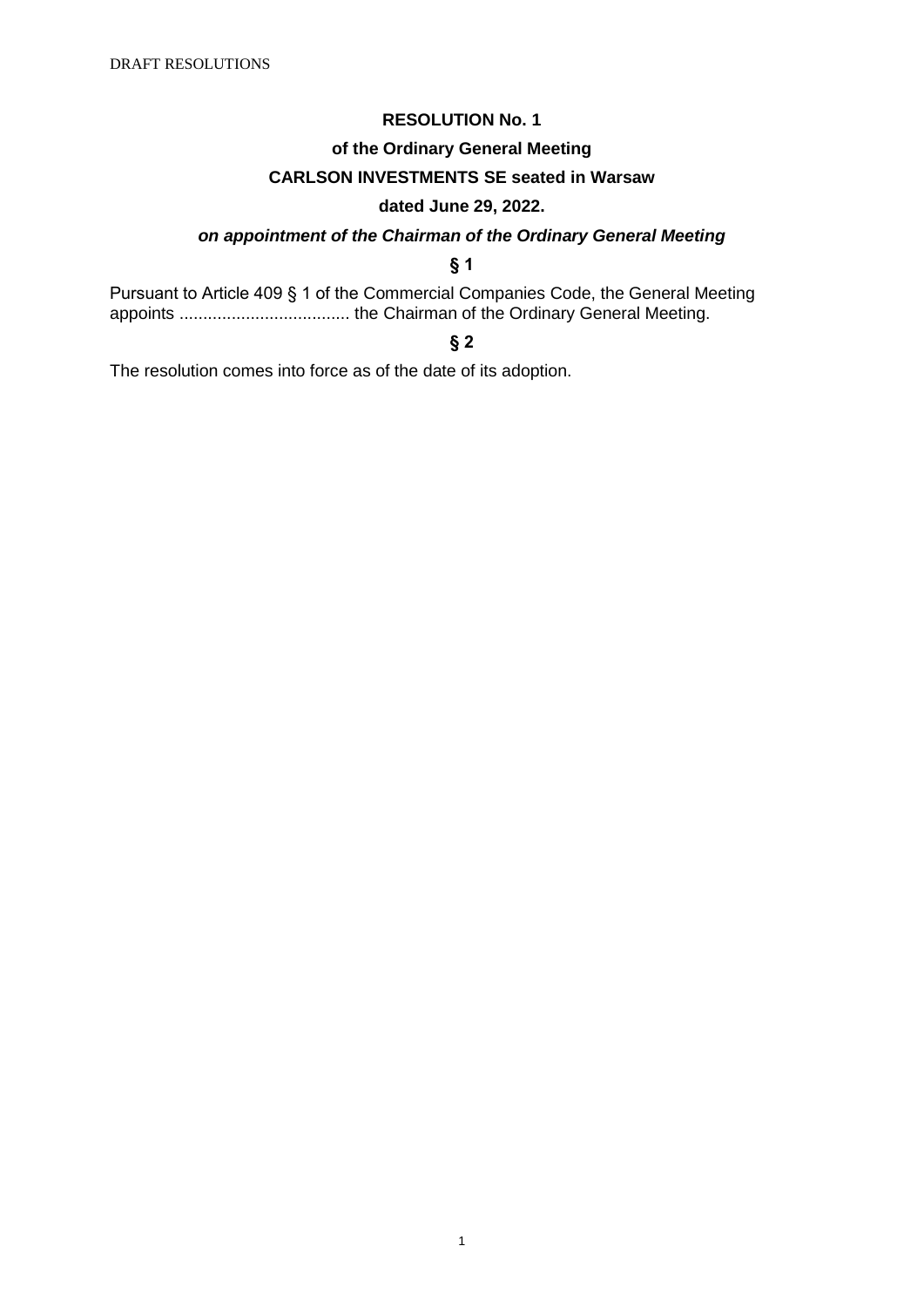**of the Ordinary General Meeting** 

### **CARLSON INVESTMENTS SE seated in Warsaw**

#### **dated June 29, 2022.**

### *on the adoption of the agenda*

# **§ 1**

The Annual General Meeting adopts the following agenda:

1. opening of the Ordinary General Meeting and election of the Chairman.

2. ascertaining whether the General Meeting was properly convened and whether it is able to adopt resolutions.

3. adoption of the agenda

4 Adopt resolutions on:

1) Review and approve the Management Board Report on the Company's and the Group's activities for the financial year from 01-01-2021 to 31-12-2021;

2) to consider and approve the Company's Separate Financial Statements for the fiscal year 01-01-2021 to 31-12-2021;

3) to consider and approve the Consolidated Financial Statements of the Company for the financial year from 01-01-2021 to 31-12-2021;

4) Appropriation of net profit for 2021;

5) granting the President of the Management Board a vote of approval for the performance of his duties in 2021;

6) Adoption of the Supervisory Board Report for 2021;

7) acknowledgement of the fulfilment of duties by Members of the Supervisory Board in 2021;

8) increasing the Company's share capital, depriving shareholders of pre-emptive rights and amending the Company's Articles of Association

9) authorizing the Supervisory Board to determine the consolidated text of the Articles of Association.

5 Closing of the Meeting.

**§ 2**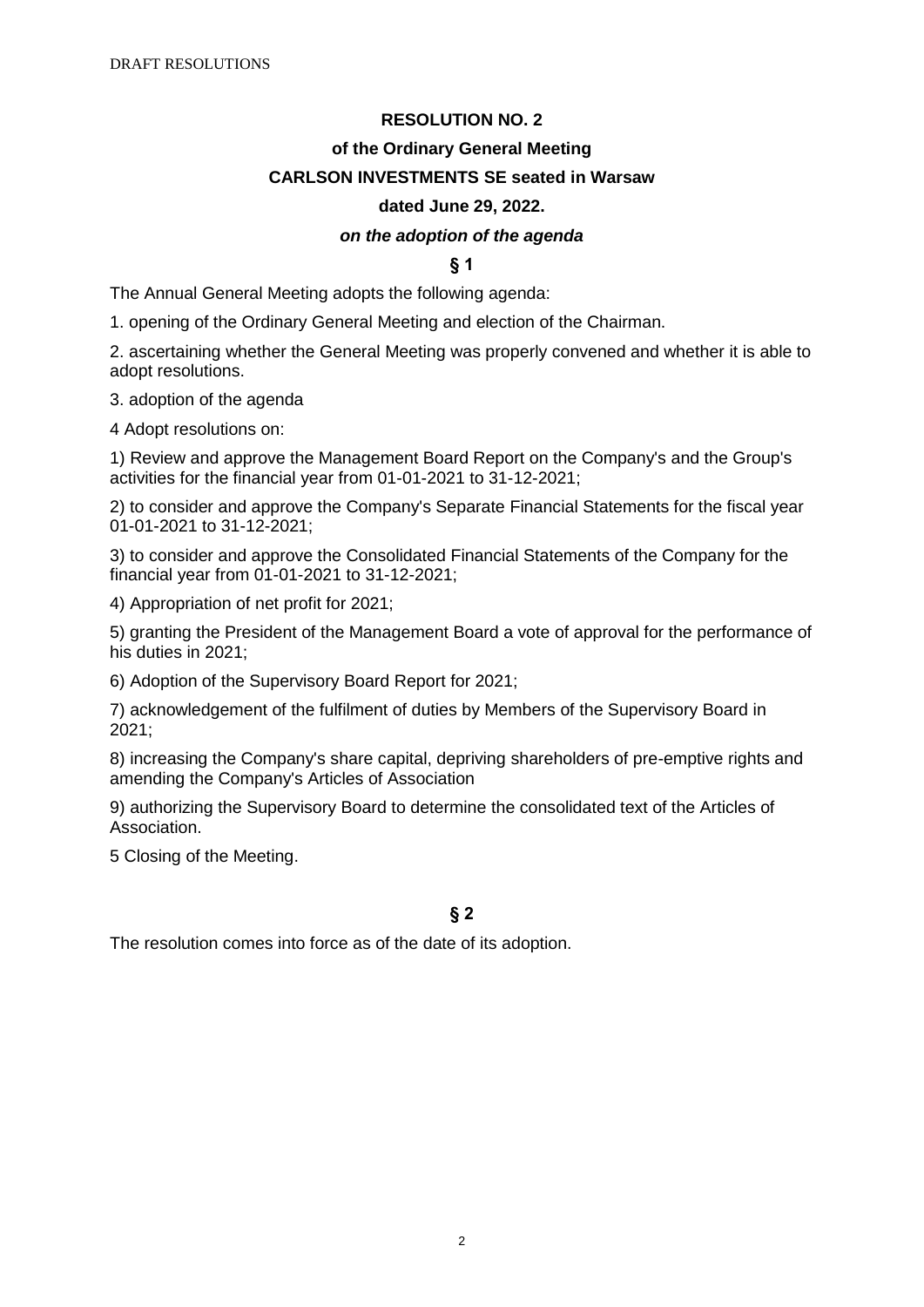# **of the Ordinary General Meeting**

### **CARLSON INVESTMENTS SE seated in Warsaw**

# **dated June 29, 2022.**

### *on consideration and approval of the Management Board's Report on the operations of the Company and the Capital Group for the financial year from 01-01-2021 to 31-12- 2021*

Pursuant to Art. 393 point 1 and Art. 395 § 2 point 1 of the Commercial Companies Code in connection with § 29 par. 1 point 1 of the Company's Articles of Association, it is resolved as follows :

## **§ 1**

The Report of the Board of Directors on the Activities of CARLSON INVESTMENTS and the Capital Group for the financial year from 01.01.2021 to 31.12.2021 is approved .

#### **§ 2**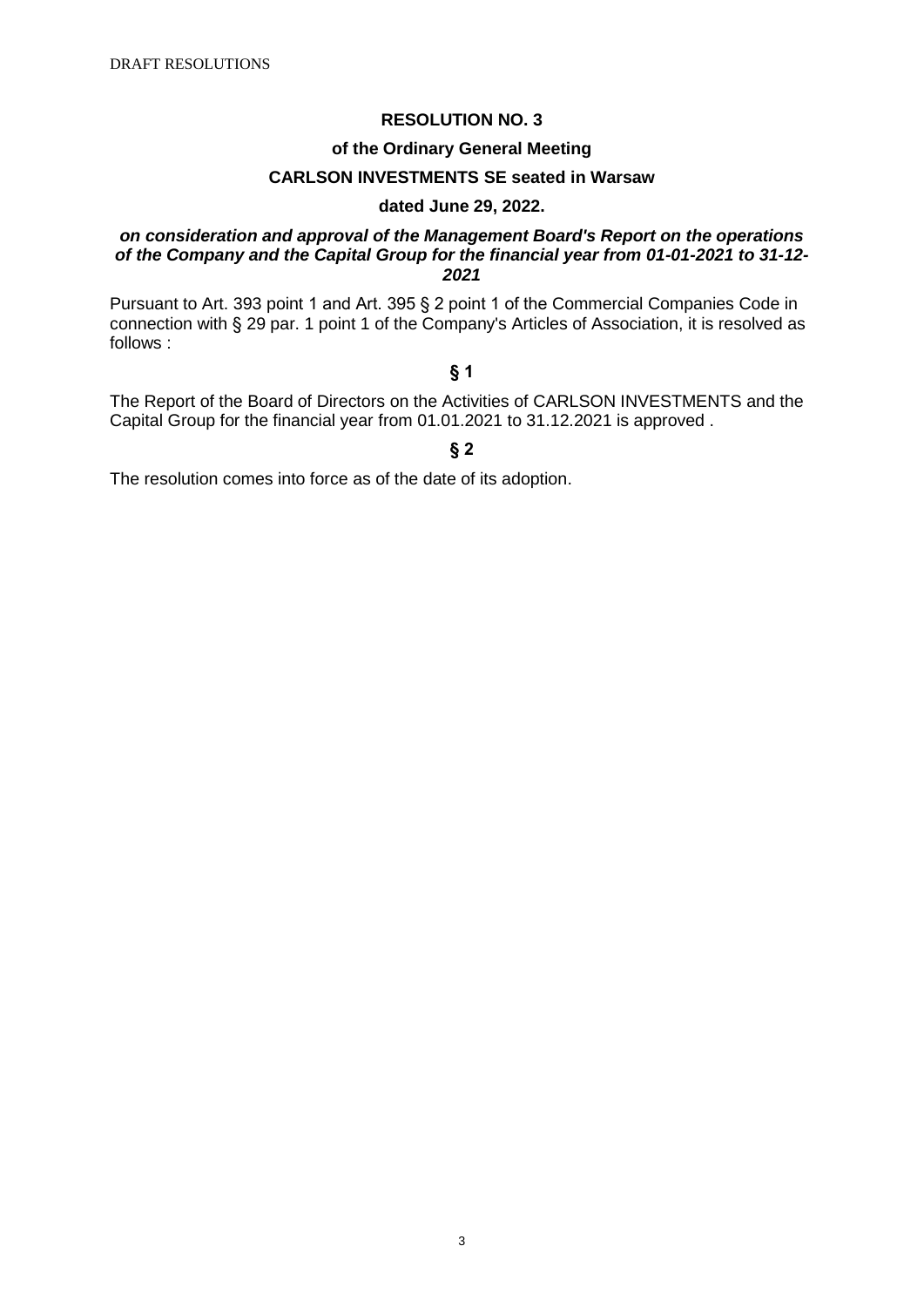#### **of the Ordinary General Meeting**

### **CARLSON INVESTMENTS SE seated in Warsaw**

### **dated June 29, 2022.**

### *on approval of the Separate Financial Statements*

# *for the financial year from 01.01.2021 to 31.12.2021.*

Pursuant to Art. 393 point 1 and Art. 395 § 2 point 1 of the Commercial Companies Code in connection with § 29 par. 1 point 1 of the Company's Articles of Association, it is resolved as follows :

#### **§ 1**

### Approved:

Separate Financial Statements for the fiscal year 01-01-2021 through 31-12-2021, including

- 1) introduction to financial statements;
- 2) Separate balance sheet prepared as at 31-12-2021 showing the assets and liabilities of PLN 30,958,444.42 (in words: thirty million nine hundred fifty eight thousand four hundred forty four 42/100 zlotys),
- 3) Separate profit and loss account for the period from 1 January 2021 to 31 December 2021 showing a net profit of PLN 4,391,903.88 (in words: four million three hundred and ninety-one thousand nine hundred and three 88/100 zlotys),
- 4) Statement of changes in unconsolidated equity for the period from January 1, 2021 to December 31, 2021.
- 5) Separate Statement of Cash Flows for the period from January 1, 2021 to December 31, 2021.
- 6) additional information and explanations.

# **§ 2**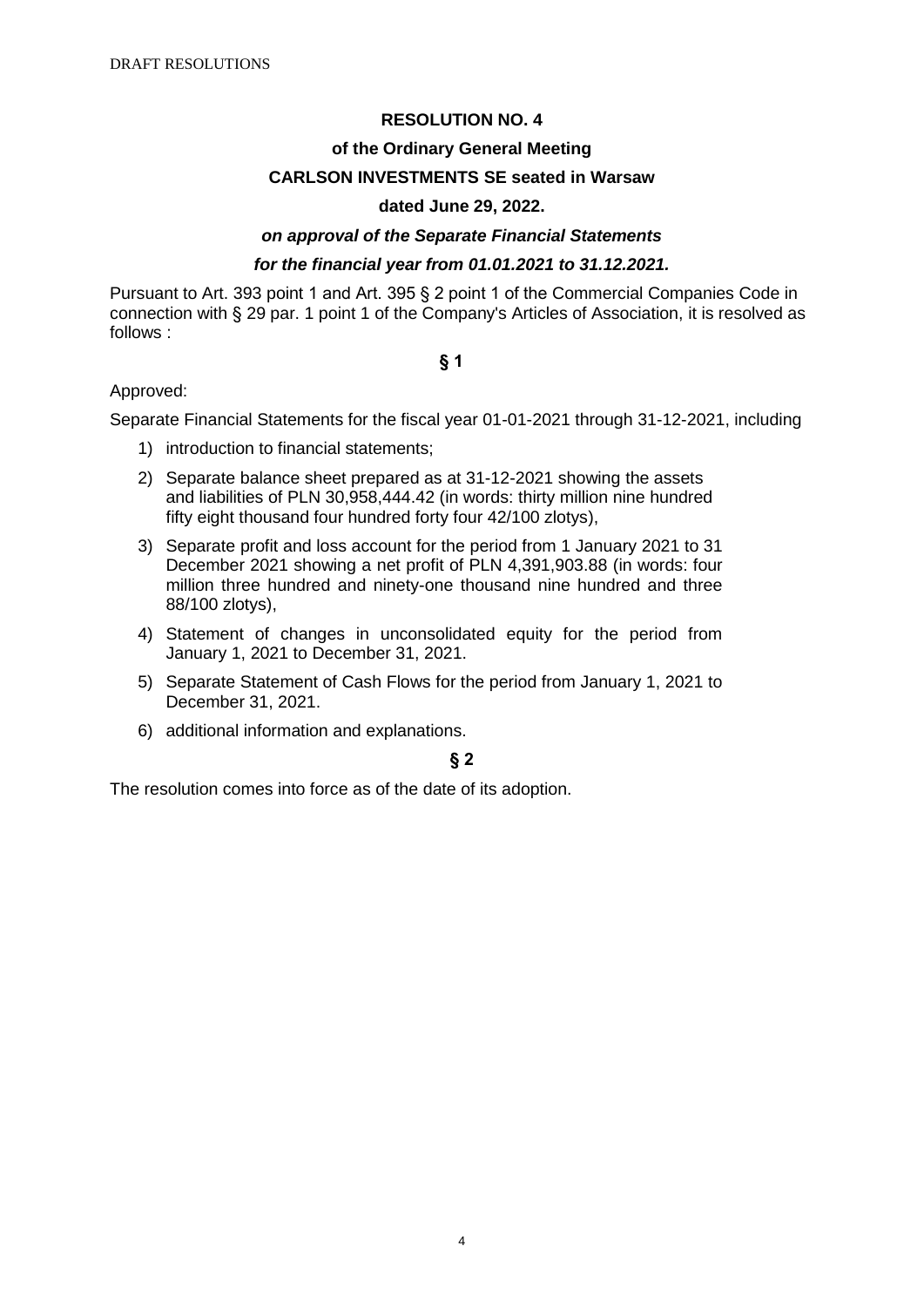#### **of the Ordinary General Meeting**

### **CARLSON INVESTMENTS SE seated in Warsaw**

### **dated June 29, 2022.**

### *on approval of the Consolidated Financial Statements*

# *for the financial year from 01.01.2021 to 31.12.2021.*

Pursuant to Art. 393 point 1 and Art. 395 § 2 point 1 of the Commercial Companies Code in connection with § 29 par. 1 point 1 of the Company's Articles of Association, it is resolved as follows :

#### **§ 1**

### Approved:

Consolidated Financial Statements for the fiscal year 01-01-2021 through 31-12-2021, including

- 1) introduction to financial statements;
- 2) consolidated balance sheet prepared as at 31-12-2021, which on the assets and liabilities side shows a balance sheet total of PLN 38,547,637.97 (in words: thirty eight million five hundred forty seven thousand six hundred thirty seven 97/100 zlotys),
- 3) consolidated profit and loss account for the period from 1-01-2021 to 31-12- 2021 showing a net loss of PLN 555,674.90 (say: five hundred fifty five thousand six hundred seventy four 90/100 zlotys),
- 4) statement of changes in consolidated equity for the period from January 1, 2021 to December 31, 2021 ,
- 5) consolidated cash flow statement for the period from January 1, 2021 to December 31, 2021. ,
- 6) additional information and explanations.

# **§ 2**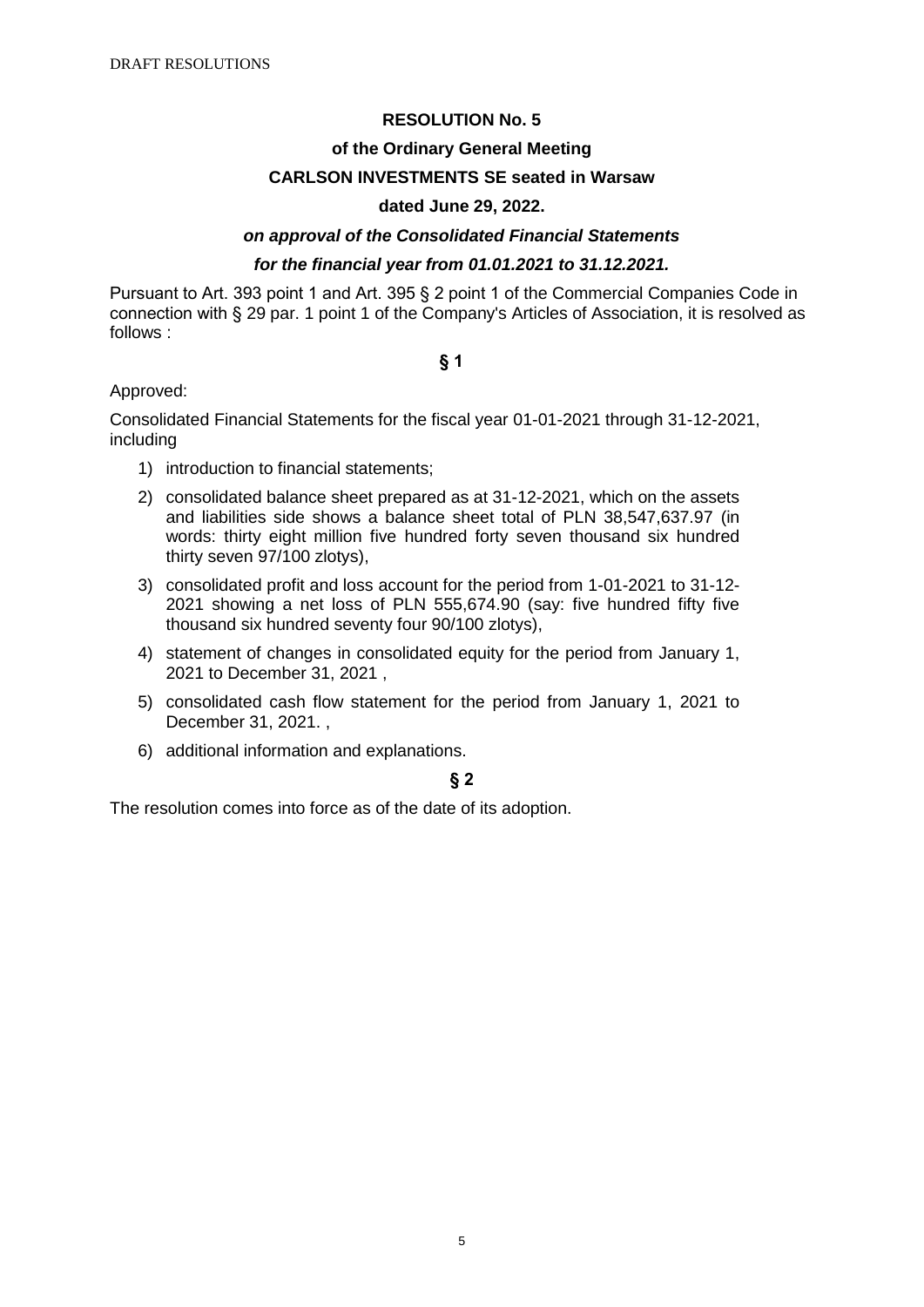### **of the Ordinary General Meeting**

### **CARLSON INVESTMENTS SE seated in Warsaw**

# **dated June 29, 2022.**

# *concerning allocation of the net profit for the financial year 2021*

Acting in virtue of art. 395 § 2 item 2 of Commercial Companies Code and § 29 par.1 item 2 of the Company Statute, it is resolved as follows :

#### **§ 1**

It is hereby resolved that the net profit for the financial year from 01-01-2021 to 31-12-2021 in the amount of PLN 4,391,903.88 (in words: four million three hundred and ninety-one thousand nine hundred and three 88/100 zloty) shall be transferred to cover losses from previous years.

# **§ 2**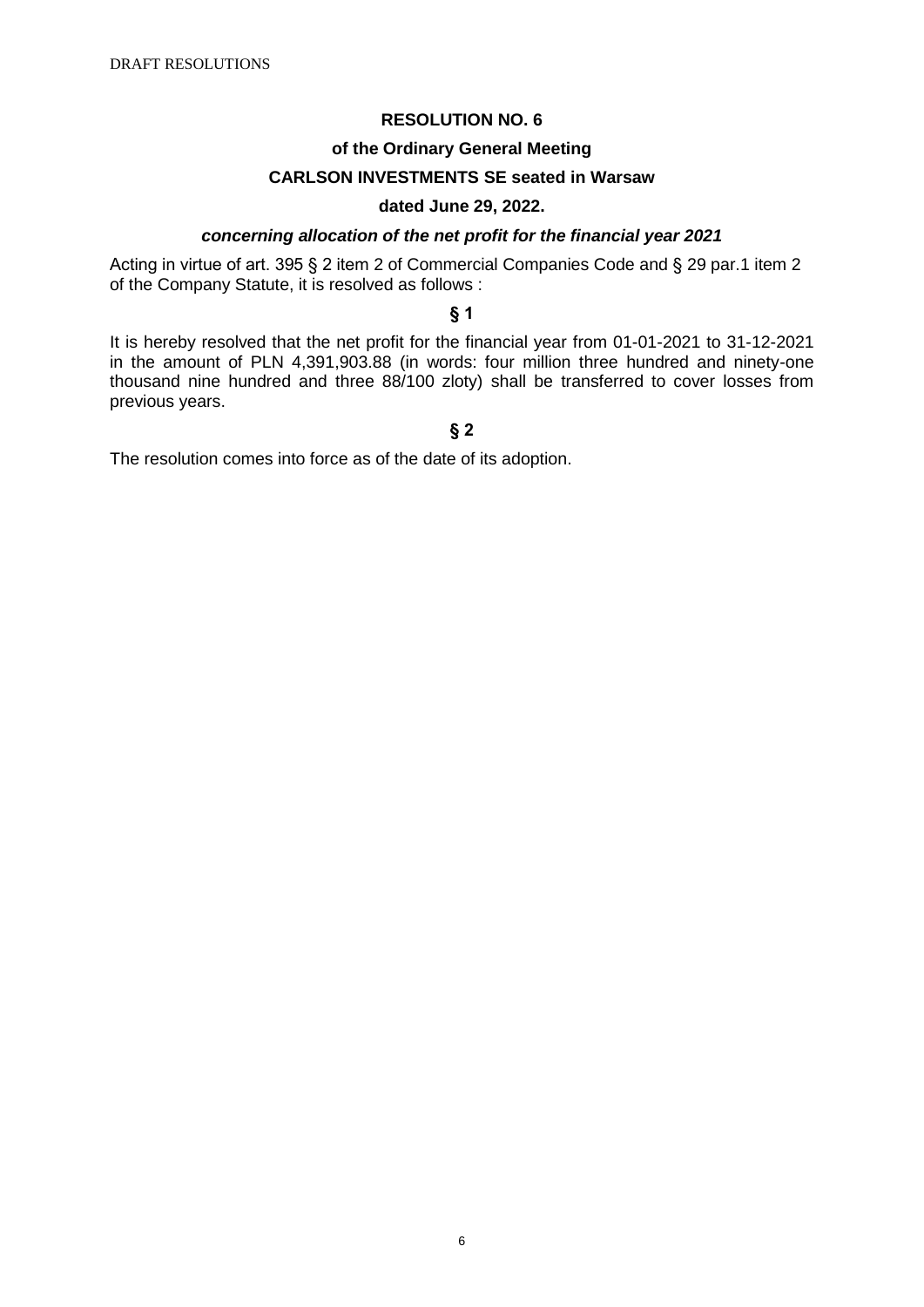# **of the Ordinary General Meeting**

### **CARLSON INVESTMENTS SE seated in Warsaw**

### **dated June 29, 2022.**

#### *on granting a vote of acceptance to the President of the Management Board confirming the discharge of his duties in 2021*

Pursuant to Art. 393.1 and Art. 395.2.3 of the Commercial Companies Code in conjunction with § 29.1.3 of the Company's Articles of Association, it is hereby resolved as follows :

### **§ 1**

The President of the Management Board of CARLSON INVESTMENTS European Company - **Mr. Aleksander Gruszczynski is hereby** granted a vote of approval of the discharge of **his** duties in 2021 **for the period from 1 January 2021 to 31 December 2021 .**

#### **§ 2**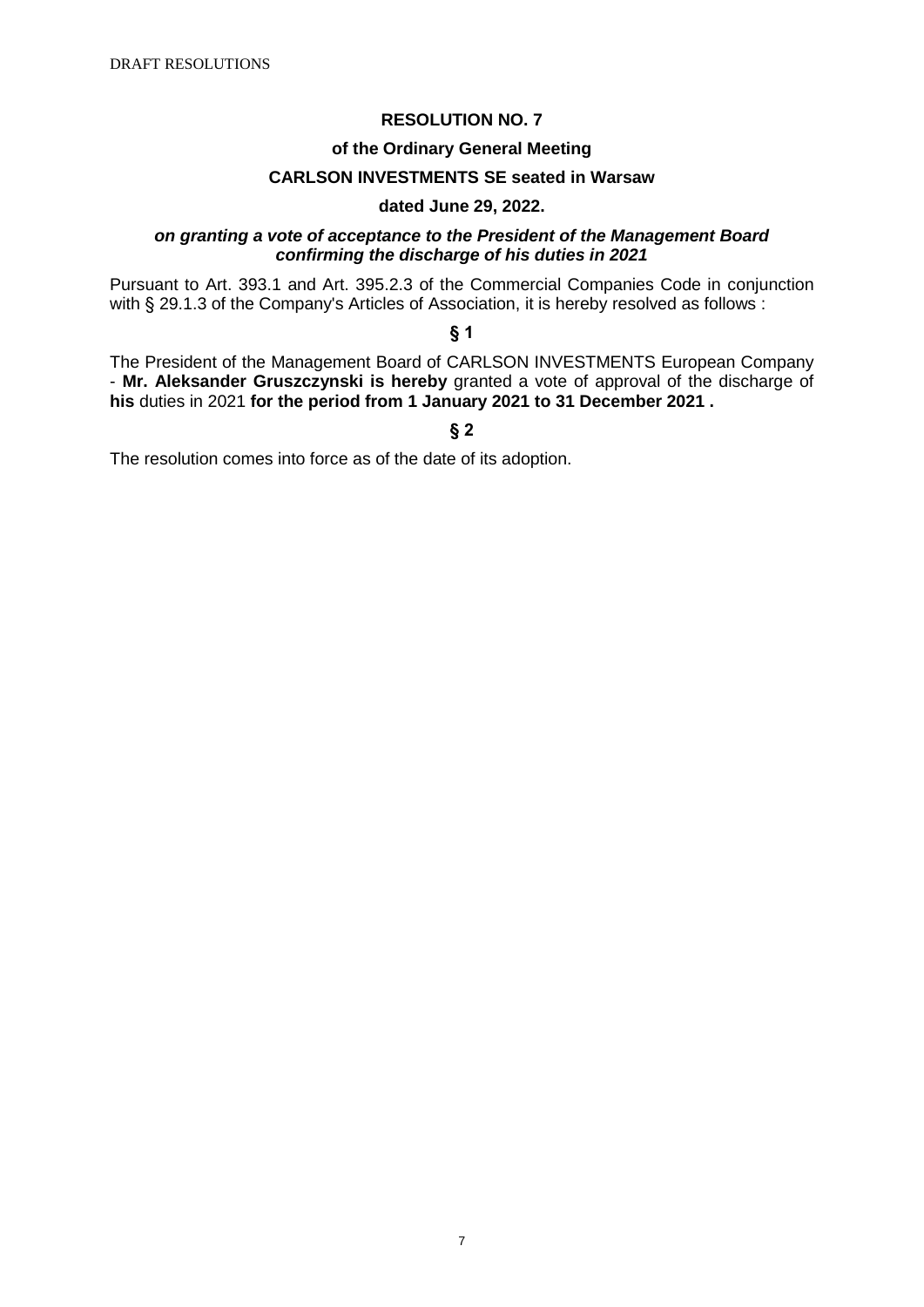### **of the Ordinary General Meeting**

### **CARLSON INVESTMENTS SE seated in Warsaw**

# **dated June 29, 2022.**

### *on acknowledgement of the fulfilment of duties by the Member of the Company's Supervisory Board in 2021.*

The Ordinary General Meeting, acting pursuant to Article 393 point 1 and Article 395 § 2 point 3 of the Commercial Companies Code in conjunction with § 29 par.1 point 3 of the Company's Articles of Association, hereby resolves as follows

# **§ 1**

The Supervisory Board Member of **CARLSON INVESTMENTS** European Company - **Mr.: Serge Telle** is hereby granted a vote of approval of the discharge of his duties in 2021 **for the period from 01-09-2021 to 31-12-2021.**

### **§ 2**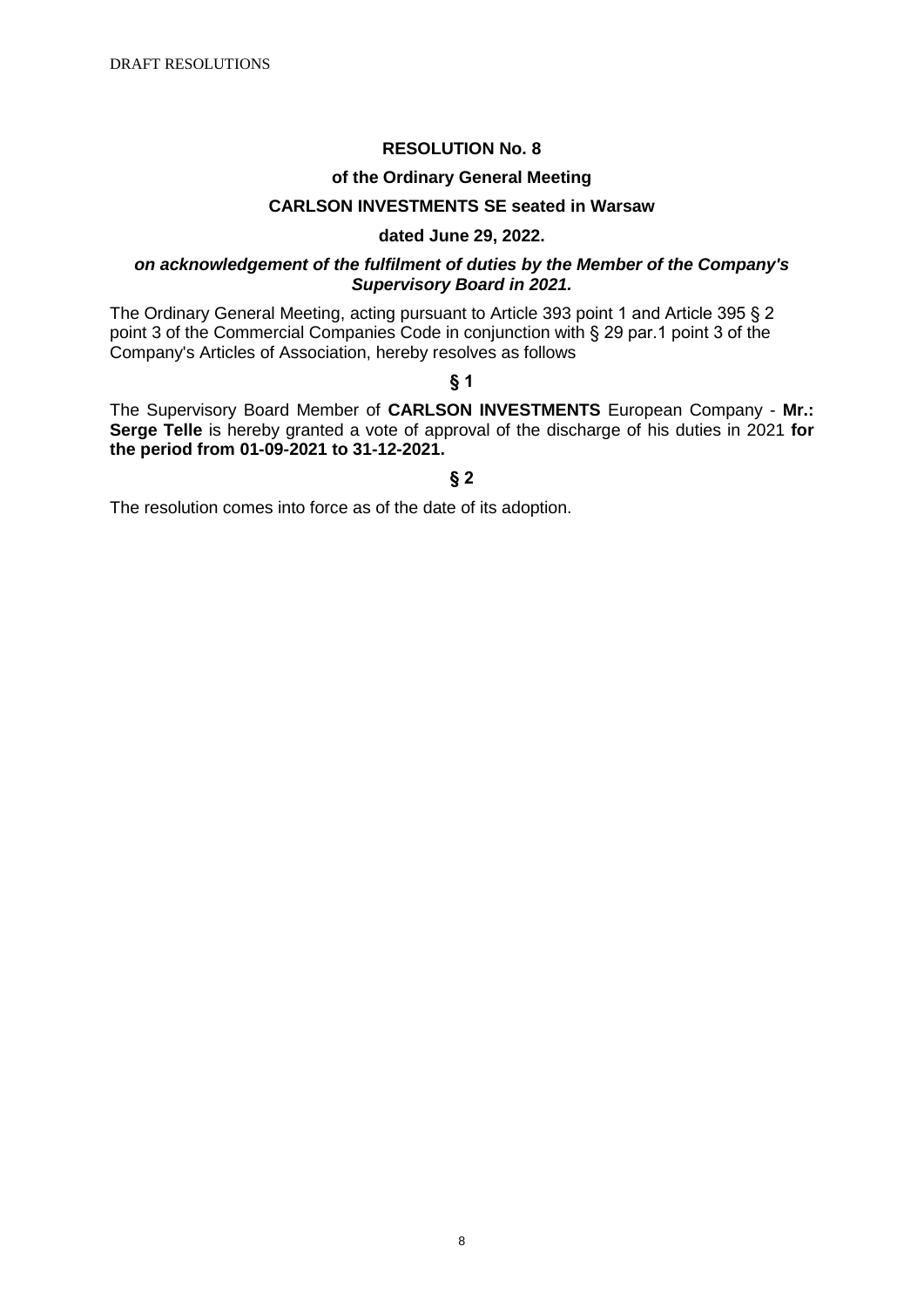## **of the Ordinary General Meeting**

### **CARLSON INVESTMENTS SE seated in Warsaw**

# **dated June 29, 2022.**

#### *on acknowledgement of the fulfilment of duties by the Member of the Company's Supervisory Board in 2021.*

The Ordinary General Meeting, acting pursuant to Article 393(1) and Article 395 § 2(3) of the Commercial Companies Code in conjunction with § 29 par.1(3) of the Company's Articles of Association, hereby resolves as follows :

**§ 1**

**Mr. Łukasz Marczuk,** Member of the Supervisory Board of **CARLSON INVESTMENTS**  European Company, hereby is granted a vote of approval of his duties performed in the year 2021 **for the period from 01-01-2021 to 31-12-2021.**

#### **§ 2**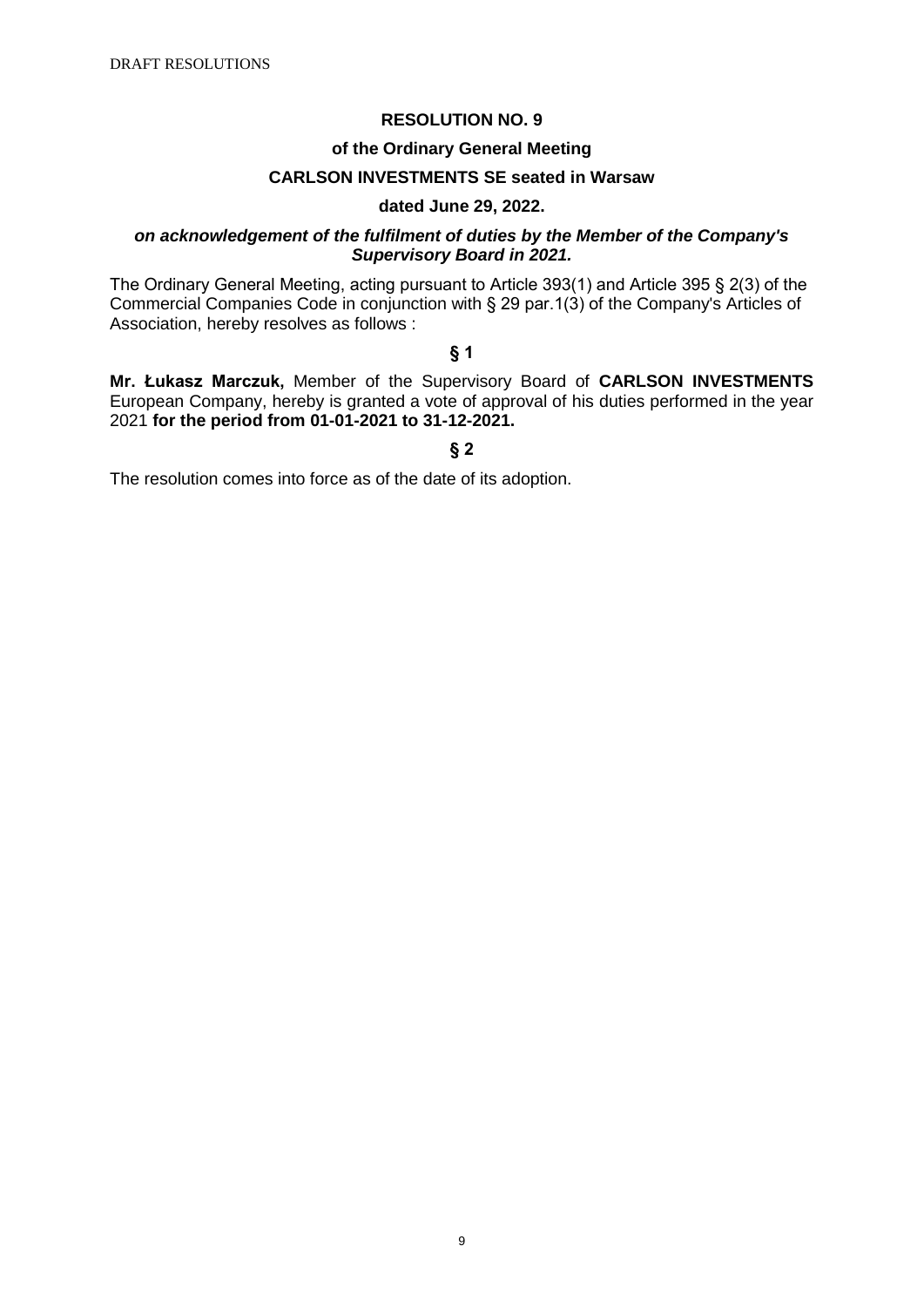# **of the Ordinary General Meeting**

### **CARLSON INVESTMENTS SE seated in Warsaw**

# **dated June 29, 2022.**

#### *on acknowledgement of the fulfilment of duties by the Member of the Company's Supervisory Board in 2021.*

The Ordinary General Meeting, acting pursuant to Article 393 point 1 and Article 395 § 2 point 3 of the Commercial Companies Code in conjunction with § 29 par.1 point 3 of the Company's Articles of Association, hereby resolves as follows

# **§ 1**

The Supervisory Board Member of **CARLSON INVESTMENTS** European Company - **Ms: Kinga Dębicka,** acknowledges the fulfilment of duties in 2021 **for the period from 01-01- 2021 to 31-12-2021.**

#### **§ 2**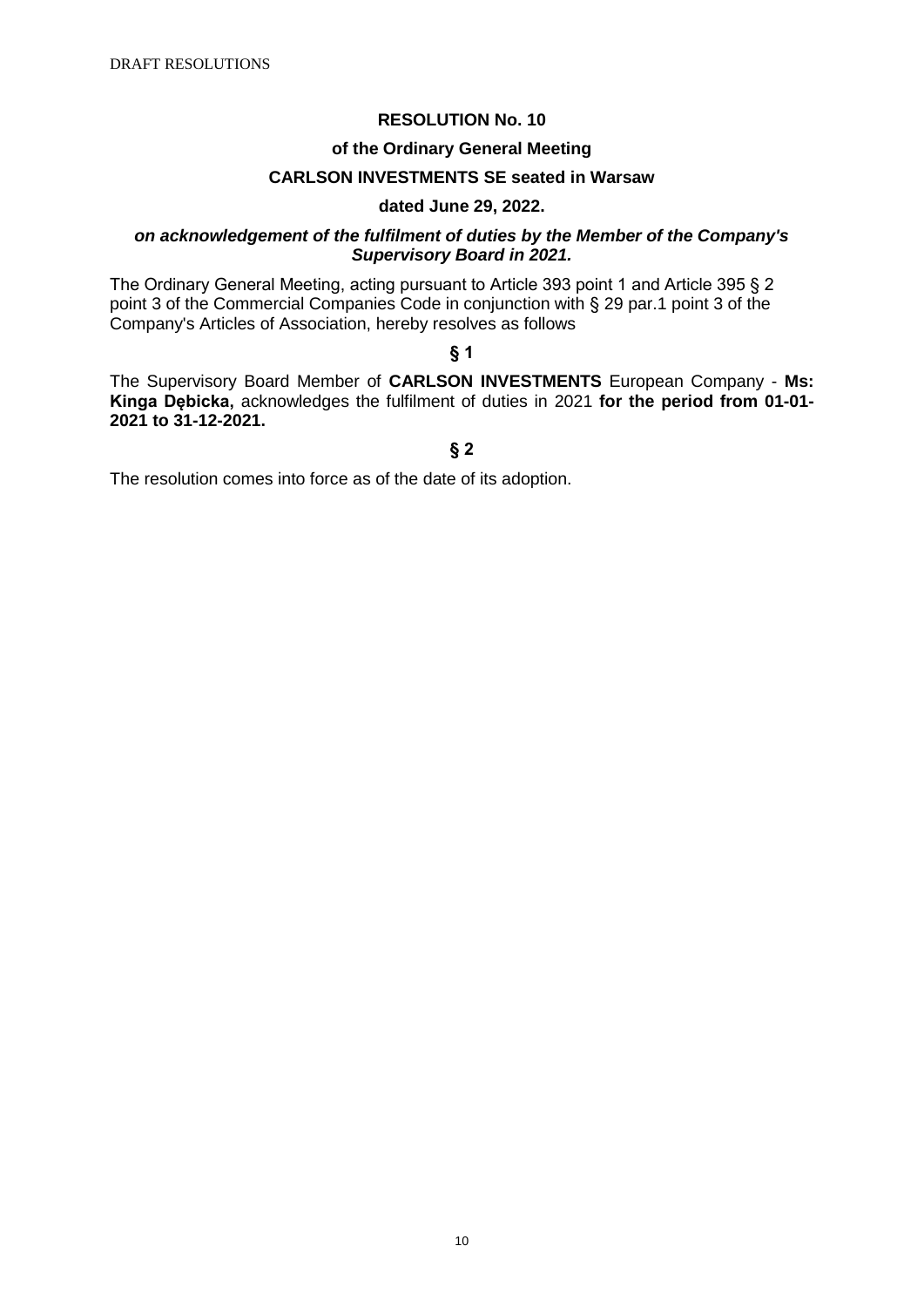.

# **RESOLUTION NO. 11**

# **of the Ordinary General Meeting**

### **CARLSON INVESTMENTS SE seated in Warsaw**

# **dated June 29, 2022.**

#### *on acknowledgement of the fulfilment of duties by the Member of the Company's Supervisory Board in 2021.*

The Ordinary General Meeting, acting pursuant to Article 393(1) and Article 395 § 2(3) of the Commercial Companies Code in conjunction with § 29 par.1(3) of the Company's Articles of Association, hereby resolves as follows :

# **§ 1**

**Mr. Damian Goryszewski,** Member of the Supervisory Board of **CARLSON INVESTMENTS**  European Company**,** is hereby granted a vote of approval of the discharge of his duties in 2021 **for the period from 31-03-2021 to 31-12-2021.**

### **§ 2**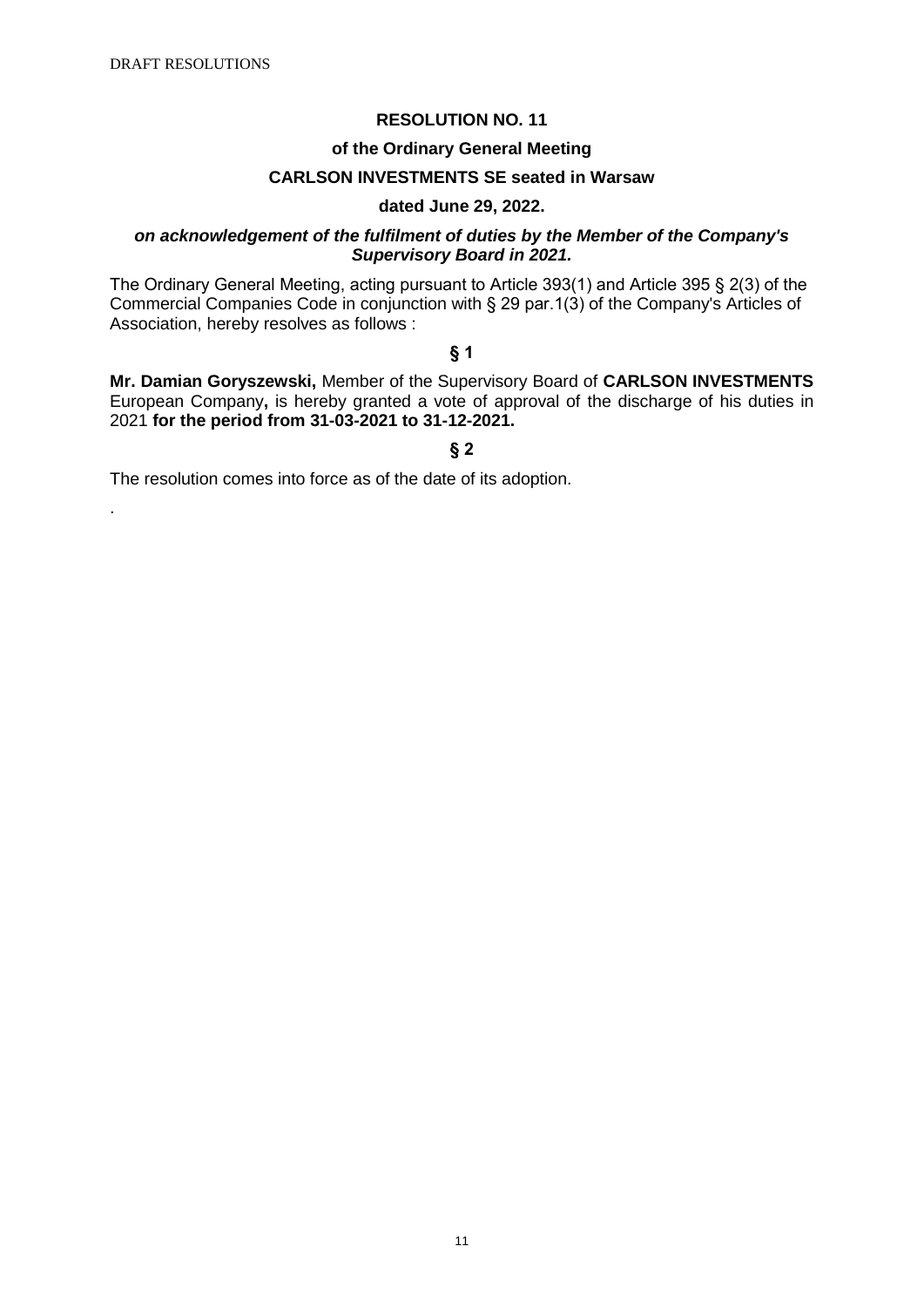# **of the Ordinary General Meeting**

### **CARLSON INVESTMENTS SE seated in Warsaw**

# **dated June 29, 2022.**

#### *on acknowledgement of the fulfilment of duties by the Member of the Company's Supervisory Board in 2021.*

The Ordinary General Meeting, acting pursuant to Article 393(1) and Article 395 § 2(3) of the Commercial Companies Code in conjunction with § 29 par.1(3) of the Company's Articles of Association, hereby resolves as follows :

# **§ 1**

The Supervisory Board Member of **CARLSON INVESTMENTS** European Company - **Ms: Penelope Hope,** acknowledges the fulfilment of her duties in 2021 **for the period from 01.09.2021 to 31.12.2021.**

# **§ 2**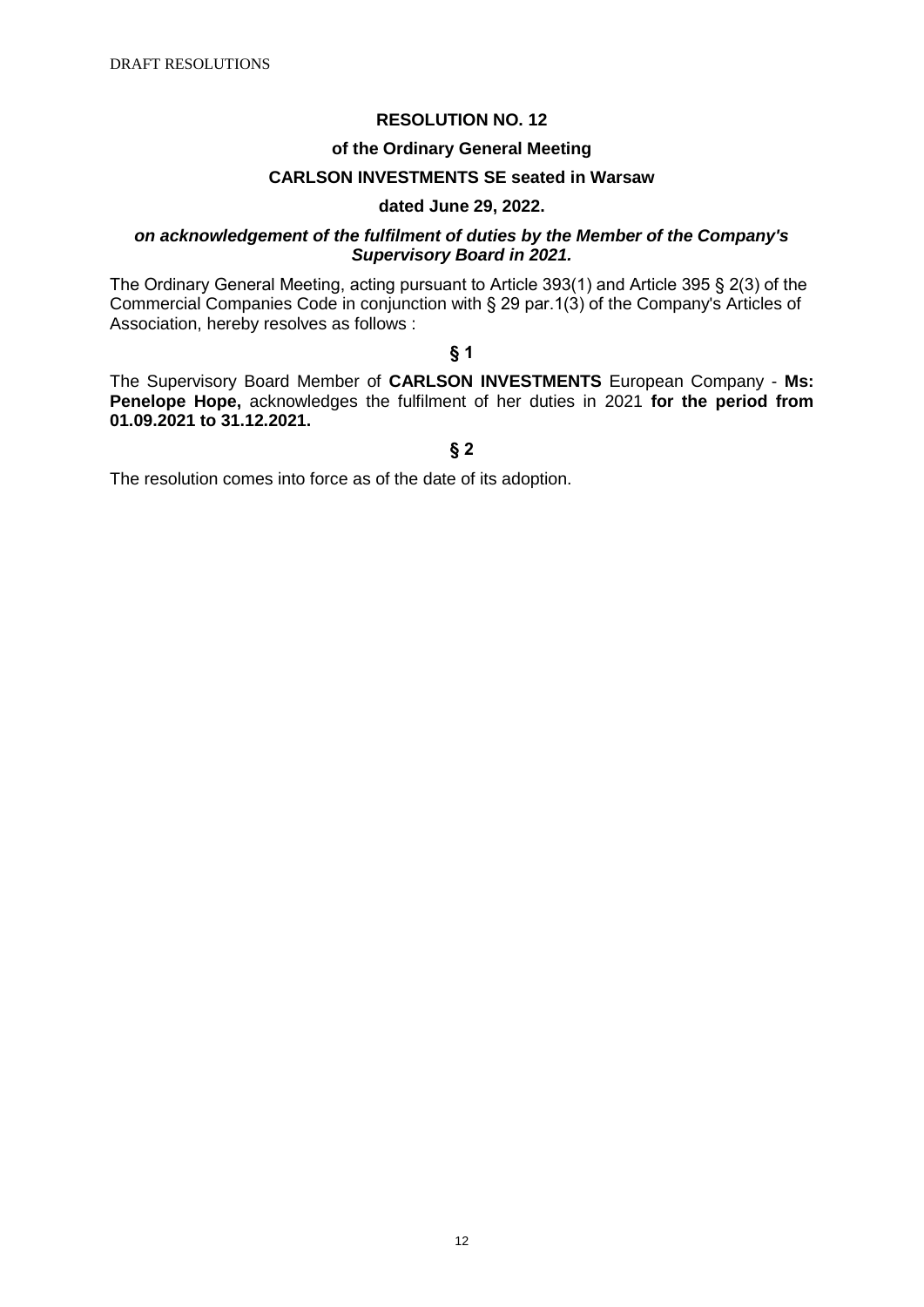# **of the Ordinary General Meeting**

### **CARLSON INVESTMENTS SE seated in Warsaw**

# **dated June 29, 2022.**

#### *on acknowledgement of the fulfilment of duties by the Member of the Company's Supervisory Board in 2021.*

The Ordinary General Meeting, acting pursuant to Article 393(1) and Article 395 § 2(3) of the Commercial Companies Code in conjunction with § 29 par.1(3) of the Company's Articles of Association, hereby resolves as follows :

### **§ 1**

The Supervisory Board Member of **CARLSON INVESTMENTS** European Company - **Ms: Silvia Andriotto, a** discharge of her duties in 2021 **for the period from 01.09.2021 to 31.12.2021.**

#### **§ 2**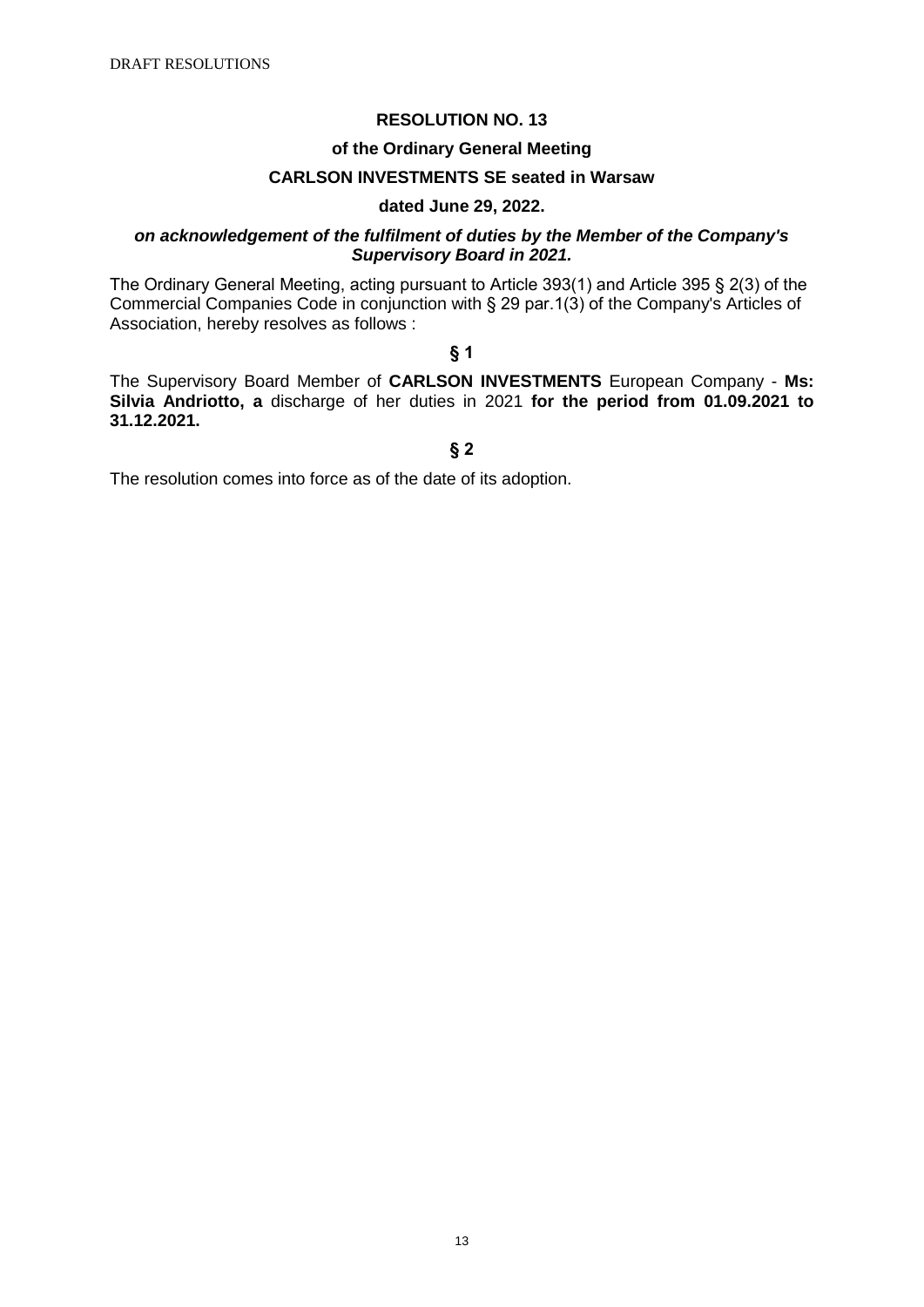## **of the Ordinary General Meeting**

### **CARLSON INVESTMENTS SE seated in Warsaw**

# **dated June 29, 2022.**

#### *on acknowledgement of the fulfilment of duties by the Member of the Company's Supervisory Board in 2021.*

The Ordinary General Meeting, acting pursuant to Article 393 point 1 and Article 395 § 2 point 3 of the Commercial Companies Code in conjunction with § 29 point 1 sub-point 3 of the Company's Articles of Association, hereby resolves as follows :

### **§ 1**

A vote of approval is hereby granted to **Ms. Isabelle Peeters,** Member of the Supervisory Board of **CARLSON INVESTMENTS** European Company**,** confirming the discharge of her duties in 2021 **for the period from 01.09.2021 to 31.12.2021 .**

#### **§ 2**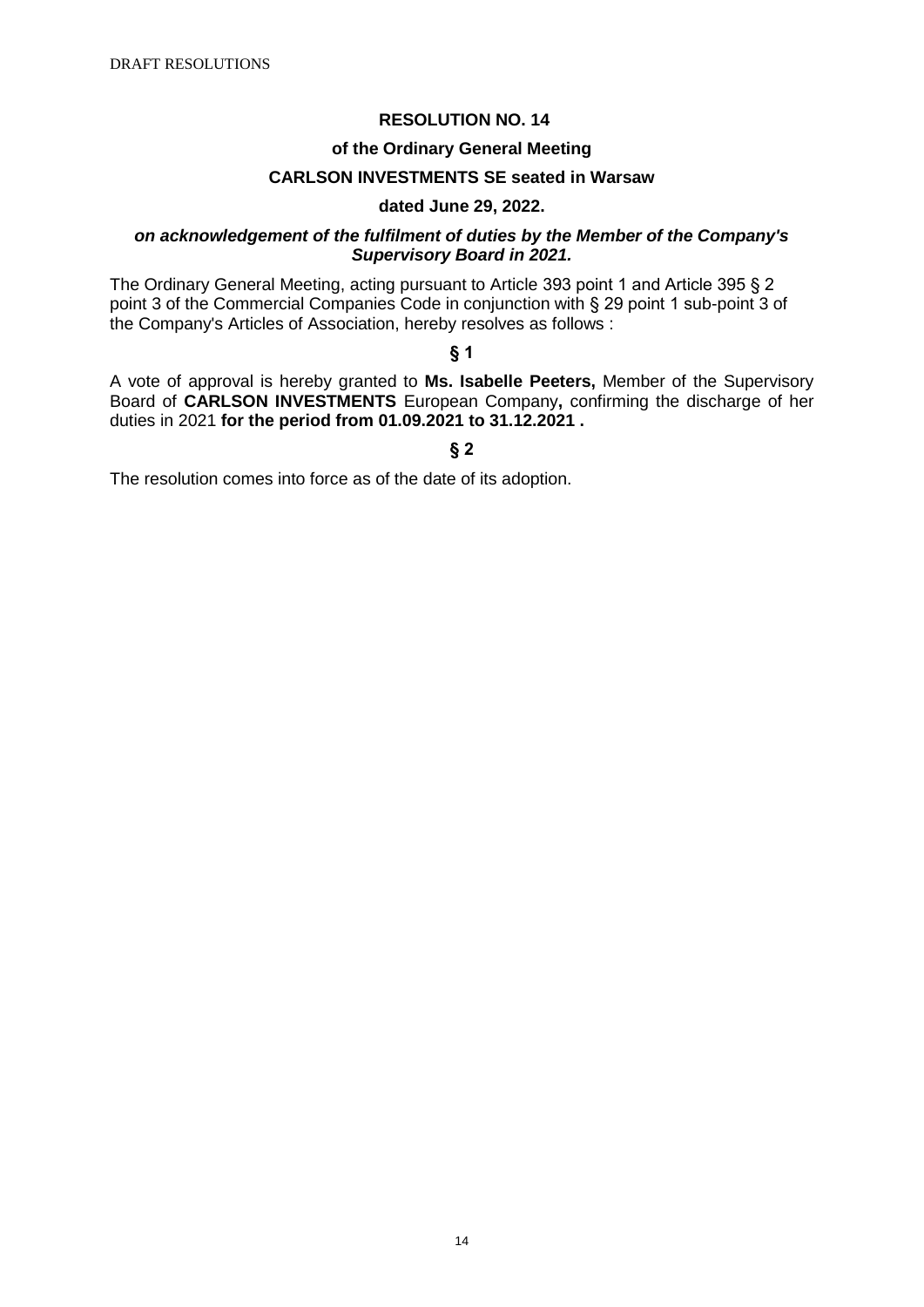# **of the Ordinary General Meeting**

### **CARLSON INVESTMENTS SE seated in Warsaw**

# **dated June 29, 2022.**

#### *on acknowledgement of the fulfilment of duties by the Member of the Company's Supervisory Board in 2021.*

The Ordinary General Meeting, acting pursuant to Article 393 point 1 and Article 395 § 2 point 3 of the Commercial Companies Code in conjunction with § 29 point 1 sub-point 3 of the Company's Articles of Association, hereby resolves as follows :

# **§ 1**

The Supervisory Board Member of **CARLSON INVESTMENTS** European Company - **Ms: Violetta Vrublevskaya,** discharge of her duties in 2021 **for the period from 01.09.2021 to 31.12.2021.**

#### **§ 2**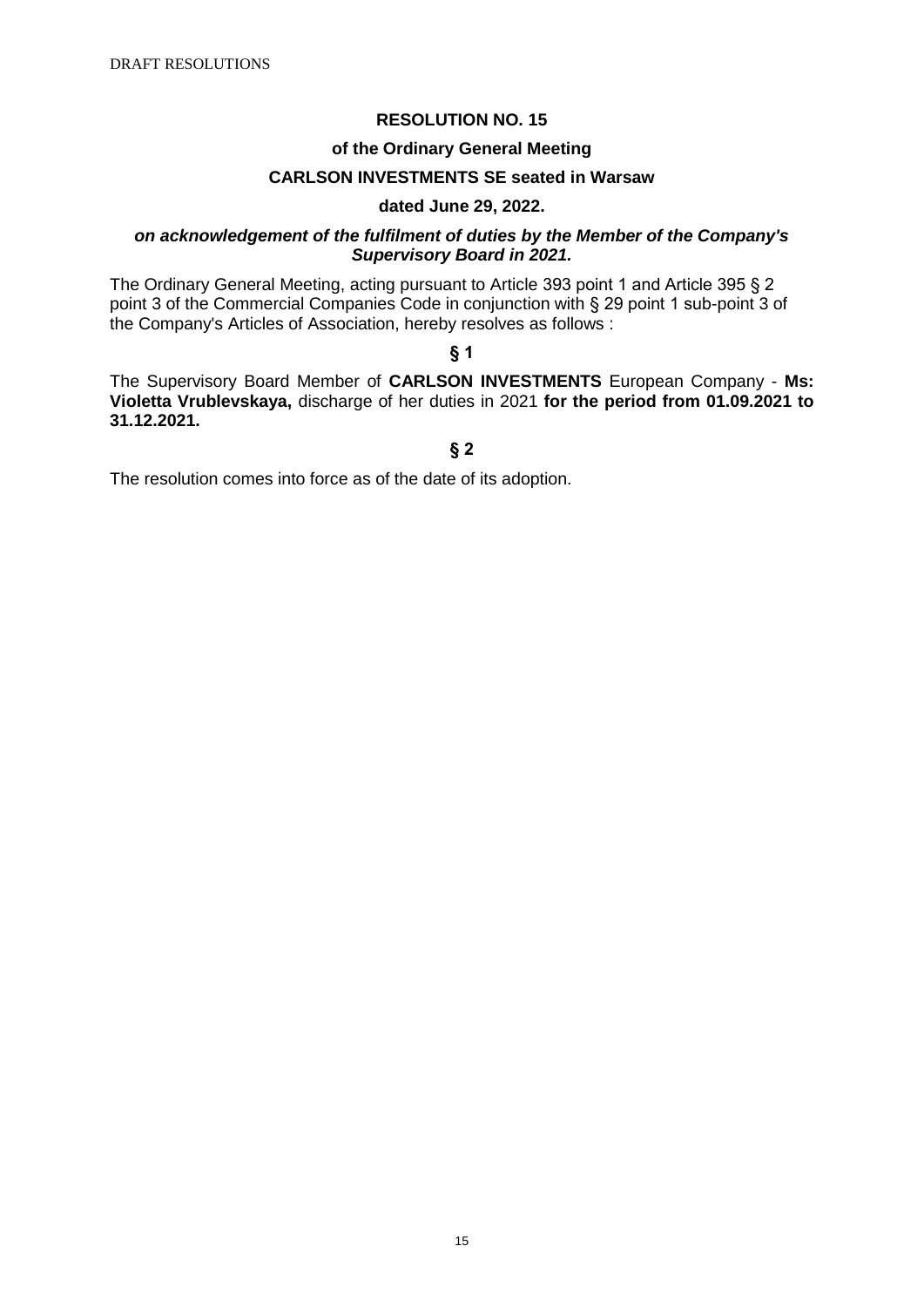### **of the Ordinary General Meeting**

### **CARLSON INVESTMENTS SE seated in Warsaw**

# **dated June 29, 2022.**

### *on acknowledgement of the fulfilment of duties by the Member of the Company's Supervisory Board in 2021.*

The Ordinary General Meeting, acting pursuant to Article 393 point 1 and Article 395 § 2 point 3 of the Commercial Companies Code in conjunction with § 29 point 1 sub-point 3 of the Company's Articles of Association, hereby resolves as follows :

### **§ 1**

**Mr. Paweł Szewczyk,** Member of the Supervisory Board of **CARLSON INVESTMENTS**  European Company**, hereby** is granted a vote of approval of his duties performed in the year 2021 **for the period from 01.01.2021 to 01.09.2021.**

### **§ 2**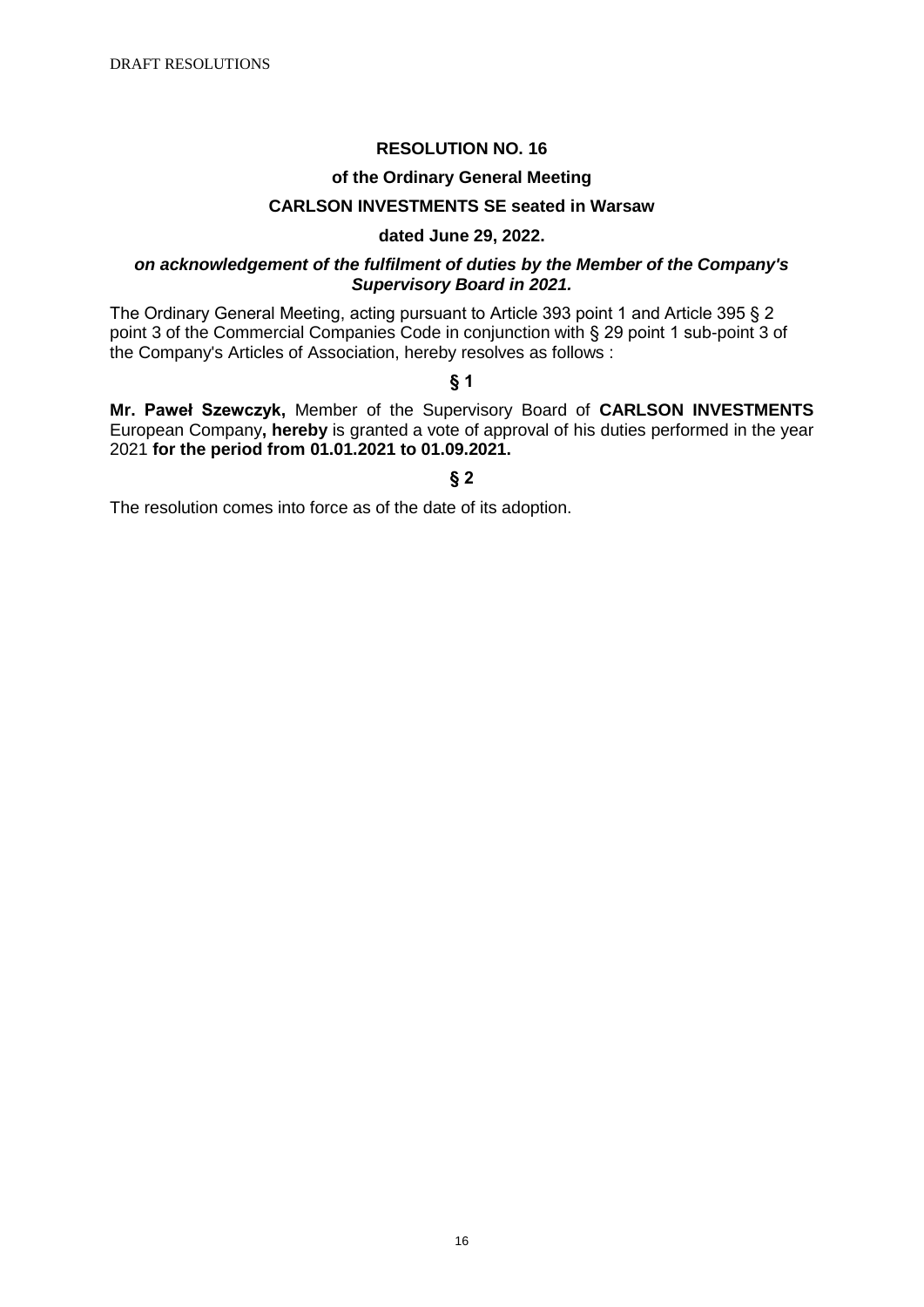#### **of the Ordinary General Meeting**

### **CARLSON INVESTMENTS SE seated in Warsaw**

#### **dated June 29, 2022.**

## *on acknowledgement of the fulfilment of duties by the Member of the Company's Supervisory Board in 2021.*

The Ordinary General Meeting, acting pursuant to Article 393 point 1 and Article 395 § 2 point 3 of the Commercial Companies Code in conjunction with § 29 point 1 sub-point 3 of the Company's Articles of Association, hereby resolves as follows :

#### **§ 1**

**Mr. Grzegorz Kubica,** Member of the Supervisory Board of **CARLSON INVESTMENTS**  European Company**, hereby** is granted a vote of approval of his duties performed in the year 2021 **for the period from 01.01.2021 to 01.09.2021.**

### **§ 2**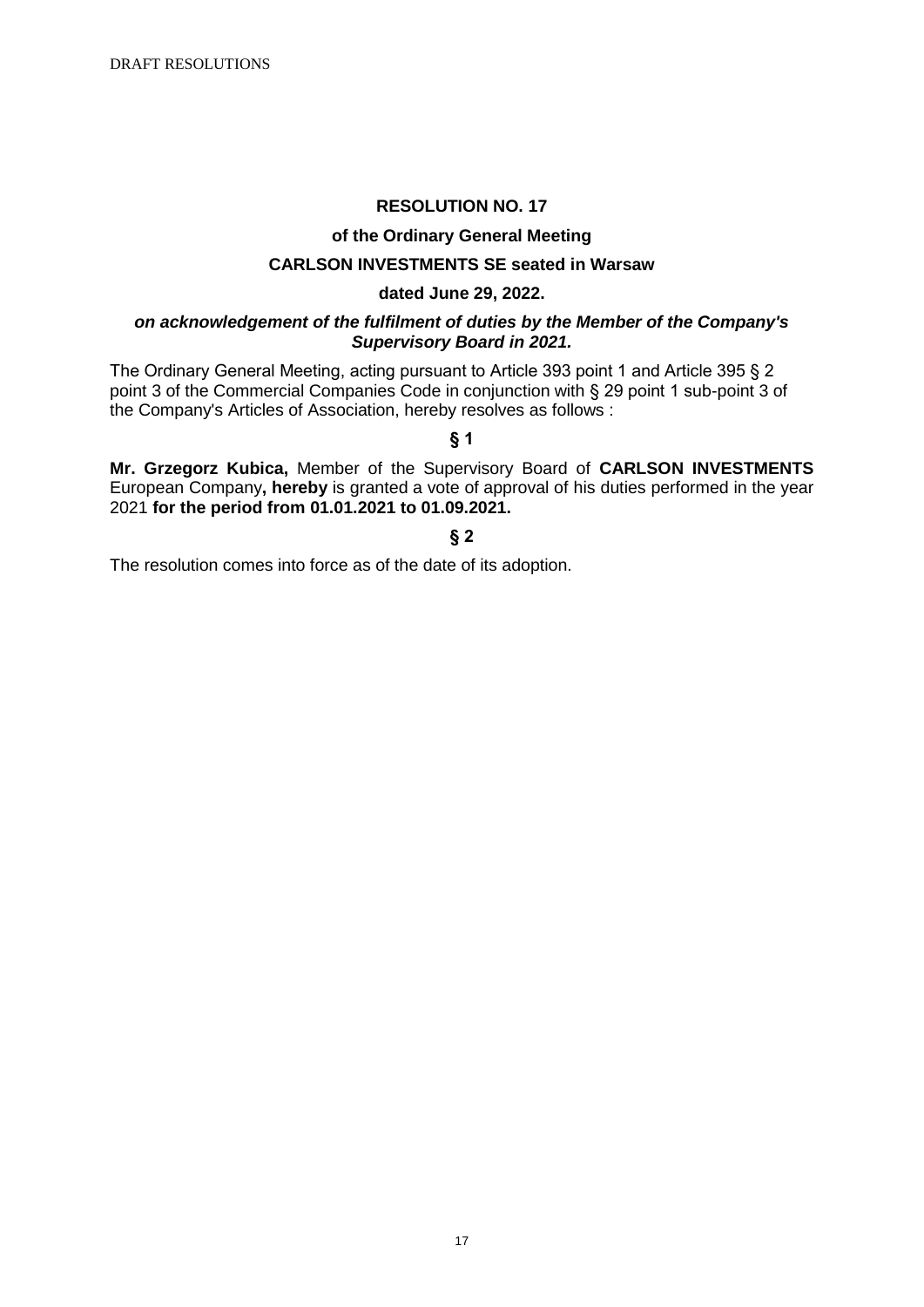#### **of the Ordinary General Meeting**

### **CARLSON INVESTMENTS SE seated in Warsaw**

#### **dated June 29, 2022.**

#### *on acknowledgement of the fulfilment of duties by the Member of the Company's Supervisory Board in 2021.*

The Ordinary General Meeting, acting pursuant to Article 393 point 1 and Article 395 § 2 point 3 of the Commercial Companies Code in conjunction with § 29 point 1 sub-point 3 of the Company's Articles of Association, hereby resolves as follows :

#### **§ 1**

The fulfilment of duties by the Member of the Supervisory Board of **CARLSON INVESTMENTS** European Company**, Mr Wojciech Przybyła, for the period from 01.01**.**2021 to 02.03.2021** is hereby acknowledged**.**

#### **§ 2**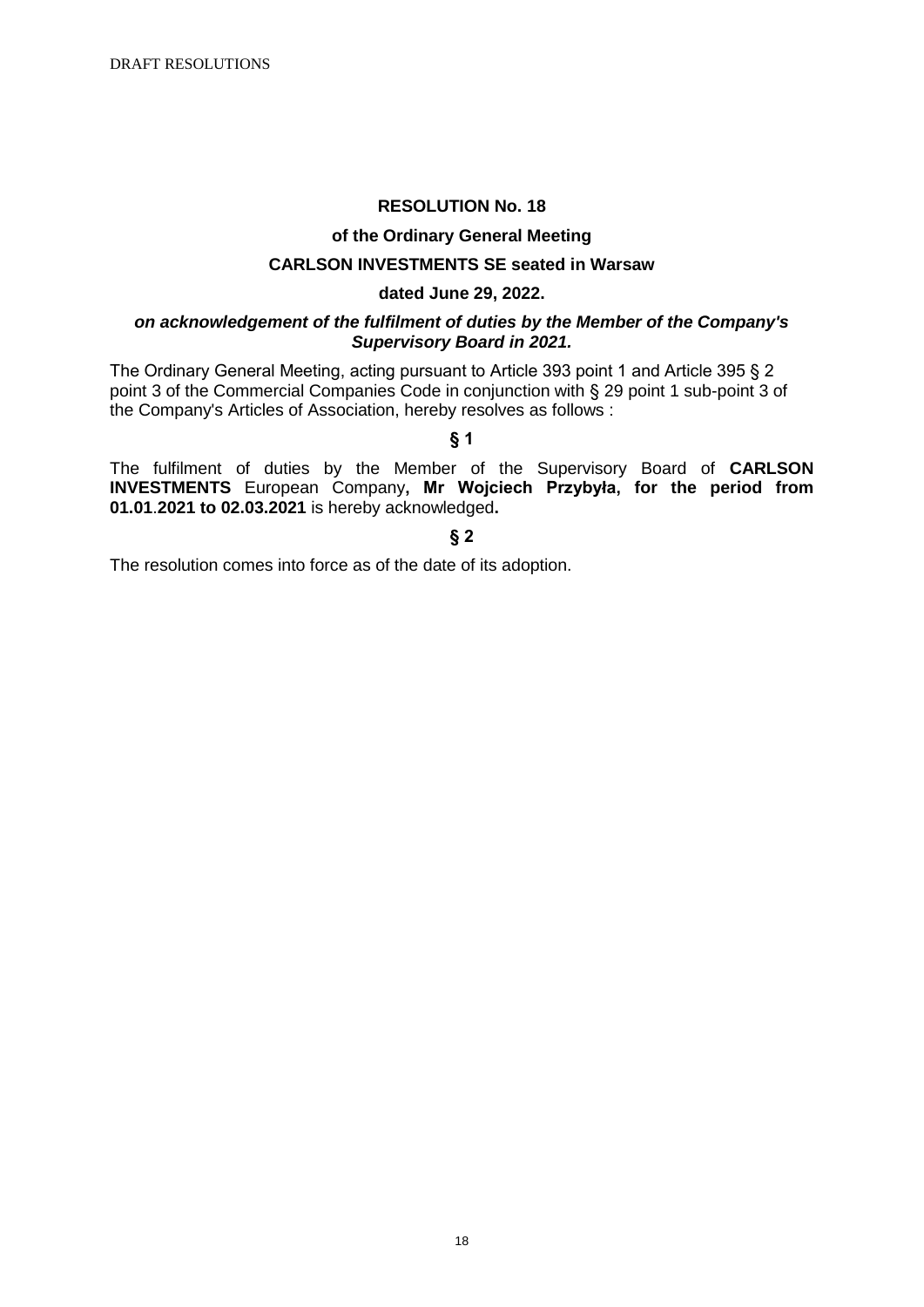### **of the Ordinary General Meeting**

### **CARLSON INVESTMENTS SE seated in Warsaw**

#### **dated June 29, 2022.**

### **on increasing the Company's share capital, on depriving the shareholders of the preemptive right and on amending the Company's Articles of Association**

Acting pursuant to art. 431 § 1, § 2 point 1), § 3a, § 6 and § 7 in connection with art. 432 in connection with art. 433 § 1 and 2 in connection with art. 430 § 1 and 5 and in connection with art. 310 § 2 of the Commercial Companies Code, in connection with § 29 par. 1 point 5) and point 6) of the Company Statute, the Annual General Meeting decides as follows :

**§ 1**

1. the Company's share capital shall be increased by an amount not less than EUR 500,000.00 (five hundred thousand euro and 00/100) and not more than EUR 2,000,000.00 (two million euro and 00/100), by issuing not less than 595,239 (five hundred and ninety-five thousand two hundred and thirty-nine) and not more than 2.380,952 (two million three hundred and eighty thousand nine hundred and fifty-two) series T shares, numbered successively from T 0,000,001 to 2,380,952, with a par value of EUR 0.84 (in words: eightyfour euro cents) per share ("Series T Shares").

Series T shares shall be ordinary bearer shares. No special rights shall be attached to Series T Shares.

Series T shares may be covered with cash or non-cash contributions.

Series T Shares shall be offered in a private placement, within the meaning of Article 431 § 2 item 1) of the Polish Commercial Companies Code, by way of the Company's offers to acquire Series T Shares to no more than 149 (one hundred and forty-nine) designated addressees, who shall be indicated by the Company's Management Board in a resolution.

5. written acceptance of the offers to take up Series T Shares and execution of the agreements to take up Series T Shares shall take place within 6 (six) months from the date of passing this Resolution. The share capital increase shall come into effect if Series T Shares with the total par value of EUR 500,000.00 (five hundred thousand euro and 00/100) are duly subscribed for.

The date of making the contributions for Series T Shares shall be determined by the Company's Management Board in a resolution.

7 Series T Shares shall be subject to mandatory dematerialization and therefore, by operation of law, may not be issued in the form of documents and may not be issued in collective share certificates.

The issue price of Series T Shares shall be determined by a resolution of the Company's Management Board.

9 Series T Shares shall participate in dividends on the following terms:

a) Series T Shares first recorded in the Shareholders' Register in a given financial year, at the latest up to and including the dividend date set by the Company's General Meeting, shall participate in profit distribution starting from the first day of the financial year preceding the financial year in which Series T Shares were recorded in the Shareholders' Register;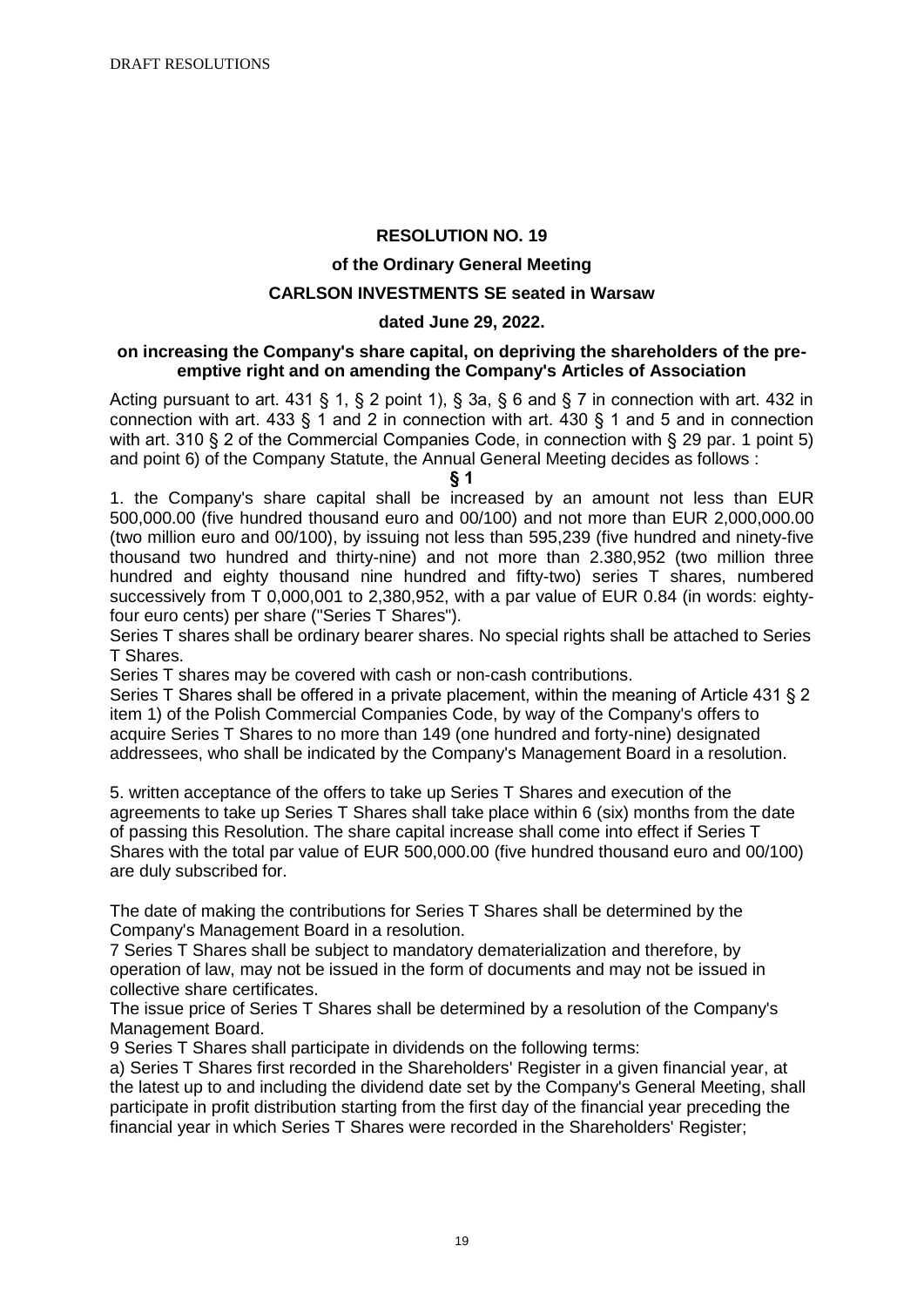b) Series T Shares first recorded in the Shareholders' Register in a given financial year, after the dividend date established by the General Meeting of the Company, shall participate in profit distribution starting from the first day of the financial year in which Series T Shares were recorded in the Shareholders' Register.

**§ 2**

The Ordinary General Meeting acknowledges and accepts the conclusions of the written opinion of the Company's Management Board justifying the reasons for depriving the Company's shareholders of their entire pre-emptive rights to Series T Shares. In the Company's interest, its existing shareholders shall be entirely deprived of pre-emptive rights to Series T Shares.

### **§ 3**

In connection with the increase of the share capital of the Company, pursuant to  $\S$  1 of this resolution, the Articles of Association of the Company shall be amended by giving new wording to § 6 of the Articles of Association:

### *"SHARE CAPITAL, AUTHORIZED CAPITAL, REDEMPTION OF COMPANY SHARES § 6*

*The share capital of the Company shall be not less than EURO 7,182,783.80 (seven million one hundred eighty two thousand seven hundred eighty three EURO 80/100) and not more than EURO 8,682,783.80 (eight million six hundred eighty two thousand seven hundred eighty three EURO 80/100) and shall be divided into the following shares:*

*(2) The shares listed in paragraph (1) shall consist of the following shares:*

*a) 5,100 (in words: five hundred thousand one hundred) series "A" bearer shares of nominal value*

*EUR 0.84 (in words: eighty-four euro cents) each,*

*b) 7,500 (in words: seven thousand five hundred) series "B" bearer shares with a value of nominal value of EUR 0.84 (in words: eighty-four euro cents) each,*

*c) 12,500 (in words: twelve thousand five hundred) series "C" bearer shares with a value of nominal value of EUR 0.84 (in words: eighty-four euro cents) each,*

*d) 124,900 (in words: one hundred and twenty-four thousand nine hundred) series bearer shares*

*"D" with a nominal value of EUR 0.84 (in words: eighty-four euro cents) each,*

*e) 5,000 (five thousand) series "E" bearer shares with a nominal value of EUR 0.84 (in words: eighty-four euro cents) each,*

*f) 29,875 (twenty-nine thousand eight hundred and seventy-five) shares for F series bearer with a nominal value of EUR 0.84 (in words: eighty-four euro) cents) each,*

*g) 4,125 (four thousand one hundred and twenty-five) series "G" bearer shares with a value of*

*nominal value of EUR 0.84 (in words: eighty-four euro cents) each,*

*h) 4,625 (four thousand six hundred and twenty-five) series "I" bearer shares with a value of nominal value of EUR 0.84 (in words: eighty-four euro cents) each,*

*i) 46,375 (forty six thousand three hundred seventy five) series bearer shares*

*"J" with a nominal value of EUR 0.84 (in words: eighty-four euro cents) each,*

*j) 460,000 (four hundred and sixty thousand) series "K" bearer shares with a value of nominal value of EUR 0.84 (in words: eighty-four euro cents) each,*

*k) 129,358 (one hundred twenty nine thousand three hundred fifty eight) shares for Series "L" bearer with a nominal value of EUR 0.84 (in words: eighty-four euro) cents) each,*

*l) 717,250 (seven hundred and seventeen thousand two hundred and fifty) bearer shares Series M with a nominal value of EUR 0.84 (in words: eighty-four euro cents) each, m) 1,223,500 (one million two hundred and twenty-three thousand five hundred) bearer shares*

*N" series with a par value of EUR 0.84 (in words: eighty four euro cents) each,*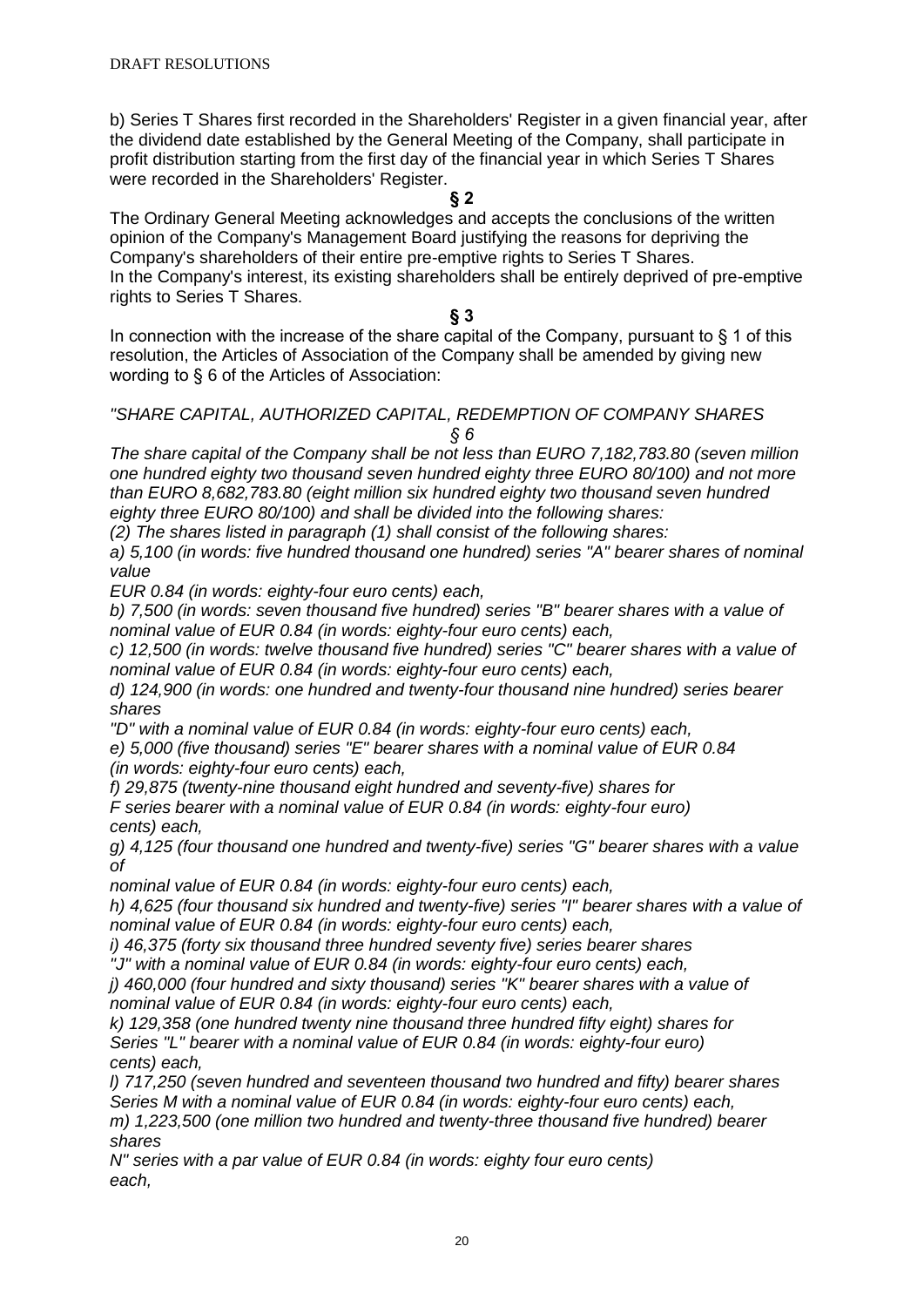*n) 2,499,999 (two million four hundred and ninety nine thousand nine hundred and ninety nine) shares for*

*O series bearer with a nominal value of EUR 0.84 (in words: eighty-four euro) cents) each,*

*o) 250,000 (two hundred and fifty thousand) series "P" bearer shares with a value of nominal value of EUR 0.84 (in words: eighty-four euro cents) each,*

*p) 1,201,578 (one million two hundred and one thousand five hundred and seventy-eight) shares*

*bearer series "R" of the nominal value of EUR 0.84 (in words: eighty-four Euro cents) each,*

*r) 1,234,010 (one million two hundred and thirty-four thousand and ten) shares for S series bearer with a nominal value of EUR 0.84 (in words: eighty-four euro) cents) each,*

*s) not less than 595,239 (five hundred and ninety-five thousand two hundred and thirty-nine) and not more than 2,380,952 (two million three hundred and eighty thousand nine hundred and fifty-two) series "T" bearer shares with a nominal value of EUR 0.84 (eighty-four euro cents) each.*

# **§ 4**

The Ordinary General Meeting of the Company resolves to apply for admission and introduction of Series T Shares to trading in the Alternative Trading System on the NewConnect market operated by the Warsaw Stock Exchange. ("WSE").

#### **§ 5**

(1) In connection with the adopted increase in the Company's share capital and the adopted amendment to the Company's Articles of Association, the Board of Directors of the Company is hereby authorized and directed to perform all legal and factual acts necessary to carry out this part of this resolution in accordance with applicable laws, including, but not limited to

a) determine, by way of a resolution of the Management Board, the deadline [for making cash/non-cash contributions] for Series T Shares;

b) determine, by way of a resolution of the Management Board, the issue price of Series T Shares;

c) designate, by way of a resolution of the Management Board, not more than 149 addressees to whom the Company shall submit offers to acquire Series T Shares;

d) make offers to subscribe for Series T Shares to no more than 149 designated addressees, pursuant to Art. 431 § 2.1) of the Commercial Companies Code, on the terms and conditions set forth herein, and conclude with them agreements to subscribe for Series T Shares;

e) filing with the registry court a duly completed and paid-up application for the registration of the share capital increase and amendments to the Company's Articles of Association resulting from this resolution;

(f) to do all other actual and legal acts necessary to carry out the provisions of this Resolution.

2 In connection with the decision to apply for admission and introduction of Series T Shares to trading in the Alternative Trading System on the NewConnect market operated by the WSE and the obligation to dematerialize Series T Shares, the Company's Management Board is hereby authorized to perform all legal and factual acts necessary to execute this part of the resolution in accordance with the applicable laws, including in particular

a) take all actions necessary to dematerialize Series T Shares, including concluding an agreement with the National Depository for Securities (Krajowy Depozyt Papierów Wartościowych S.A.) on registration of Series T Shares in the deposit of securities;

b) take all actions necessary to introduce Series T Shares to trading in the Alternative Trading System on the NewConnect market operated by the WSE;

c) filing of any relevant applications or notifications to the Polish Financial Supervision Authority to the National Depository for Securities S.A. or to the WSE;

(d) to do all other actual and legal acts necessary to carry out the provisions of this Resolution.

**§ 6**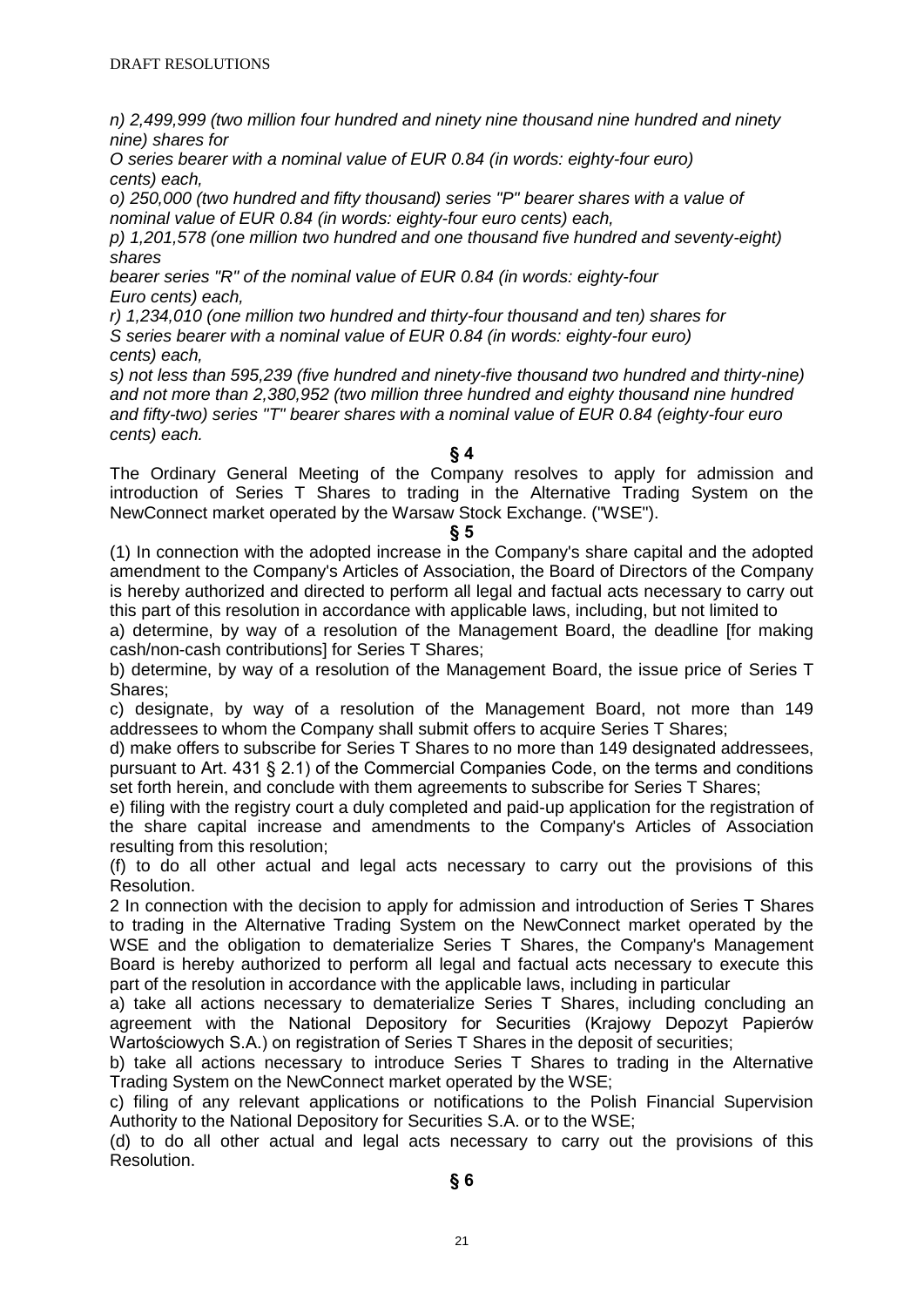This resolution shall become effective upon registration in the National Court Register of the amendments to the Articles of Association adopted pursuant to this resolution of the Annual General Meeting of June 29, 2022 .